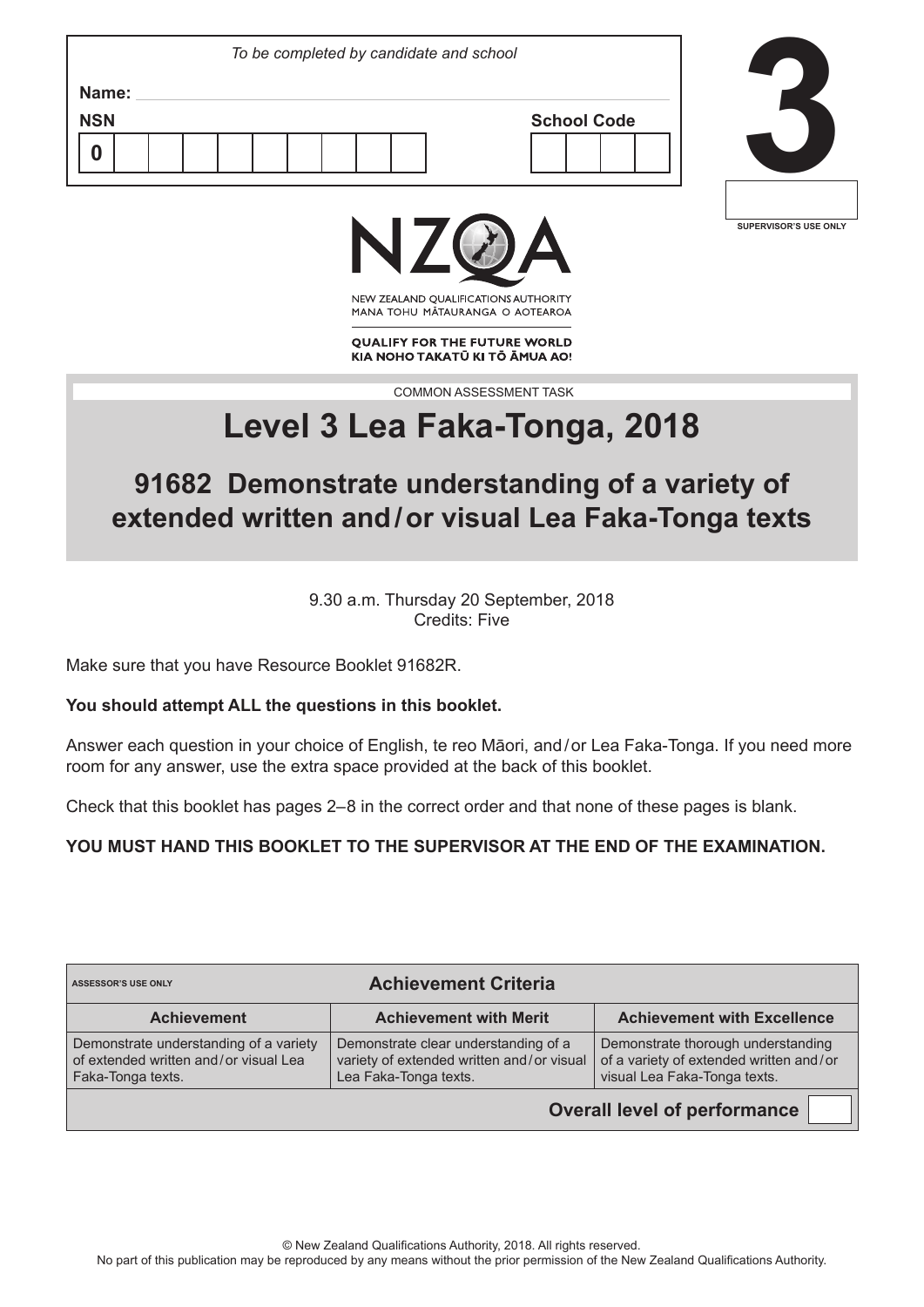## **FIRST TEXT:** *Makatu'unga ke te Hoko ai ko e Polisi* **Criteria for Becoming a Police Officer**

Read the text on pages 2 and 3 of the Resource Booklet. Use it to answer Question One. *Lau 'a e konga tohi 'i he peesi 2 mo e 3 'o Pepa Konga Tohiˊ. Ngāue'aki 'a e konga tohiˊ ni ke tali 'a e Fehu'i 'Uluakiˊ.*

#### **QUESTION ONE**

(a) What are *three* characteristics a person who wants to be a police officer should have that are common to New Zealand and Tonga? *Ko e hā ha ngaahi 'ulungaanga 'e tolu 'oku totonu ke ma'u 'e ha taha 'oku fie Polisi, 'oku tatau ai 'a Nu'u Sila mo Tonga?*

Characteristics */ 'Ulungaanga:*

| $2.$ $\overline{\phantom{a}}$ |                                                                                                                        |  |  |
|-------------------------------|------------------------------------------------------------------------------------------------------------------------|--|--|
|                               |                                                                                                                        |  |  |
|                               |                                                                                                                        |  |  |
|                               |                                                                                                                        |  |  |
| $3.$ $\overline{\phantom{a}}$ |                                                                                                                        |  |  |
|                               |                                                                                                                        |  |  |
|                               |                                                                                                                        |  |  |
|                               | <u> 1989 - Andrea Santana, amerikana amerikana amerikana amerikana amerikana amerikana amerikana amerikana amerika</u> |  |  |

(b) If you were to be a police officer, would you rather be one in New Zealand or in Tonga? Explain the reason(s) for your choice and support your answer with information from the text. *Kapau 'oku ke fie hoko ko ha polisi, te ke fie hoko ko ha polisi 'i Nu'u Sila pē 'i Tonga? Fakamatala'i 'a e 'uhinga ki ho'o fili´ pea poupou'i ho'o tali´ 'aki ha fakamo'oni mei he konga tohi´.*

| Country of choice / Fonua:                       |  |
|--------------------------------------------------|--|
| Reason(s) and evidence/ 'Uhinga mo e fakamo'oni: |  |

**ASSESSOR'S USE ONLY**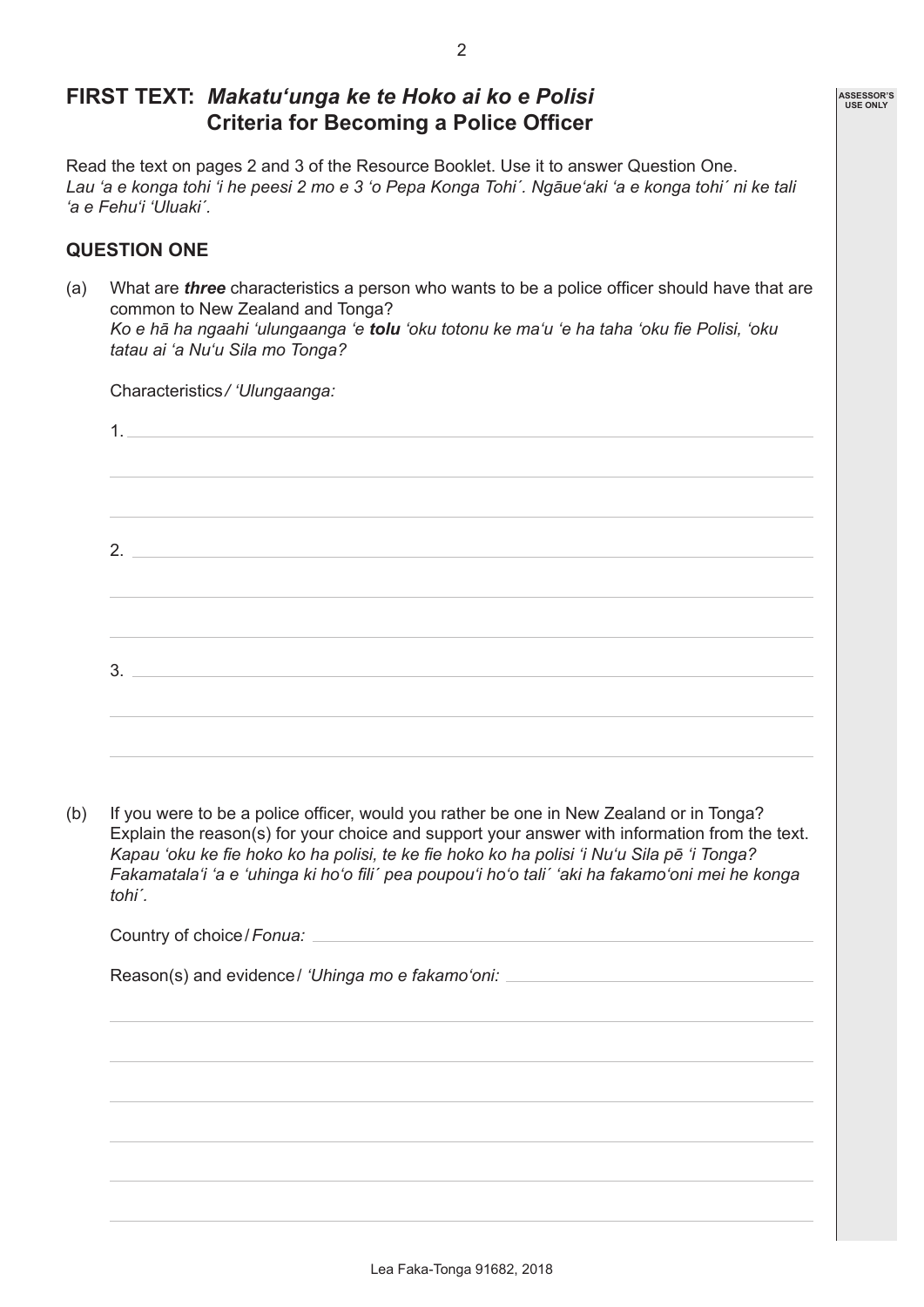| ASSESSOR'S<br>USE ONLY |
|------------------------|
|                        |
|                        |
|                        |
|                        |
|                        |
|                        |
|                        |
|                        |
|                        |
|                        |
|                        |
|                        |
|                        |
|                        |
|                        |
|                        |
|                        |
|                        |
|                        |
|                        |
|                        |
|                        |
|                        |
|                        |
|                        |
|                        |
|                        |
|                        |
|                        |
|                        |
|                        |
|                        |
|                        |
|                        |
|                        |
|                        |
|                        |
|                        |
|                        |
|                        |
|                        |
|                        |
|                        |
|                        |
|                        |
|                        |
|                        |
|                        |
|                        |
|                        |

i,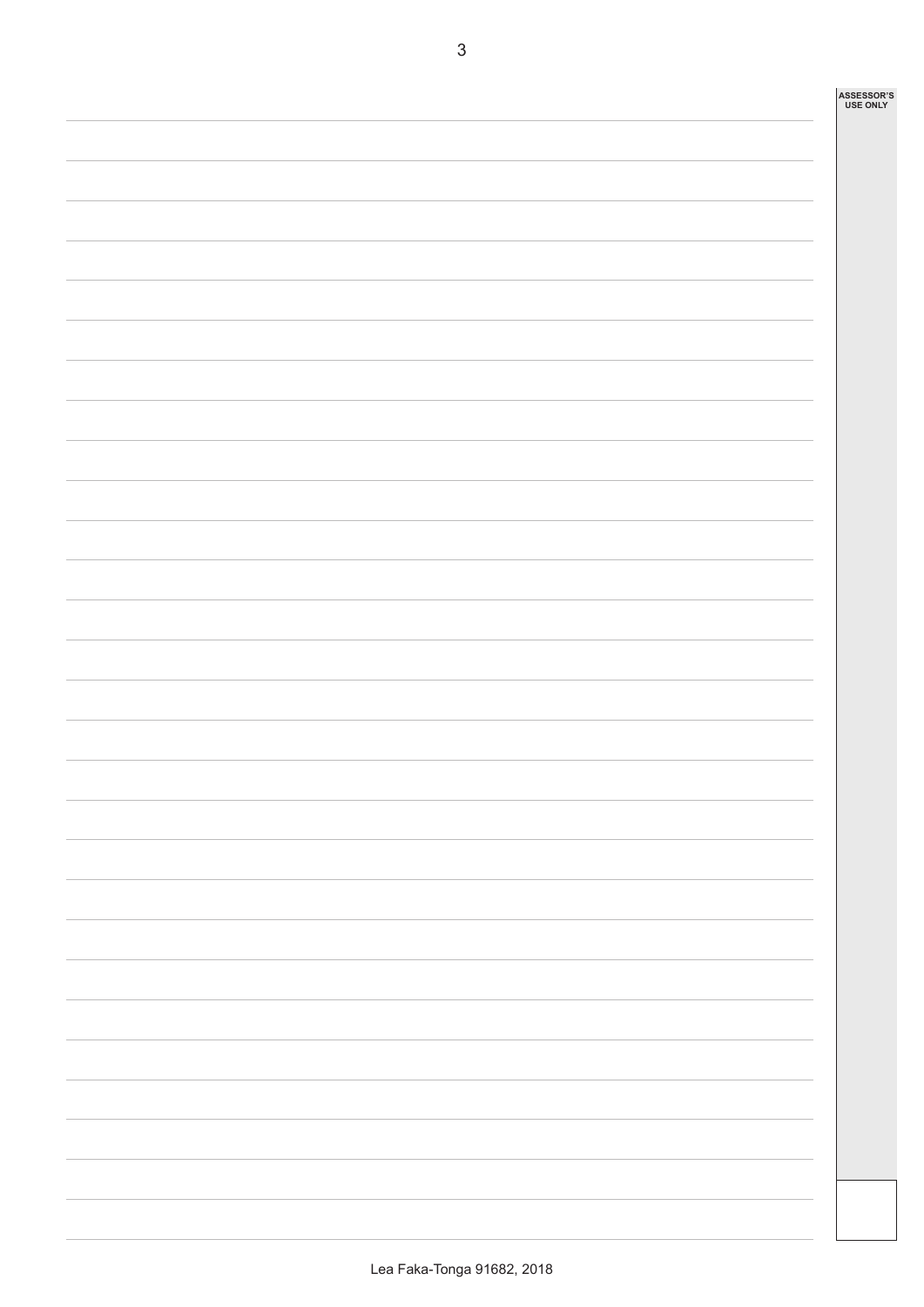## **SECOND TEXT:** *Hina Vai Inu***/Bottled water**

Read the text on pages 4 and 5 of the Resource Booklet. Use it to answer Question Two. *Lau 'a e konga tohi 'i he peesi 4 mo e 5 'o e Pepa Konga Tohiˊ. Ngāue'aki ia ke tali 'a e Fehu'i Uaˊ.* 

#### **QUESTION TWO**

(a) What is the reason for the rapid growth in sales of bottled water around the world in recent years?

*Ko e hā e 'uhinga ki he tupu vave hono fakatau 'o e hina vai inuˊ 'i māmani 'i he ngaahi ta'u ki mui´ ni mai´?*

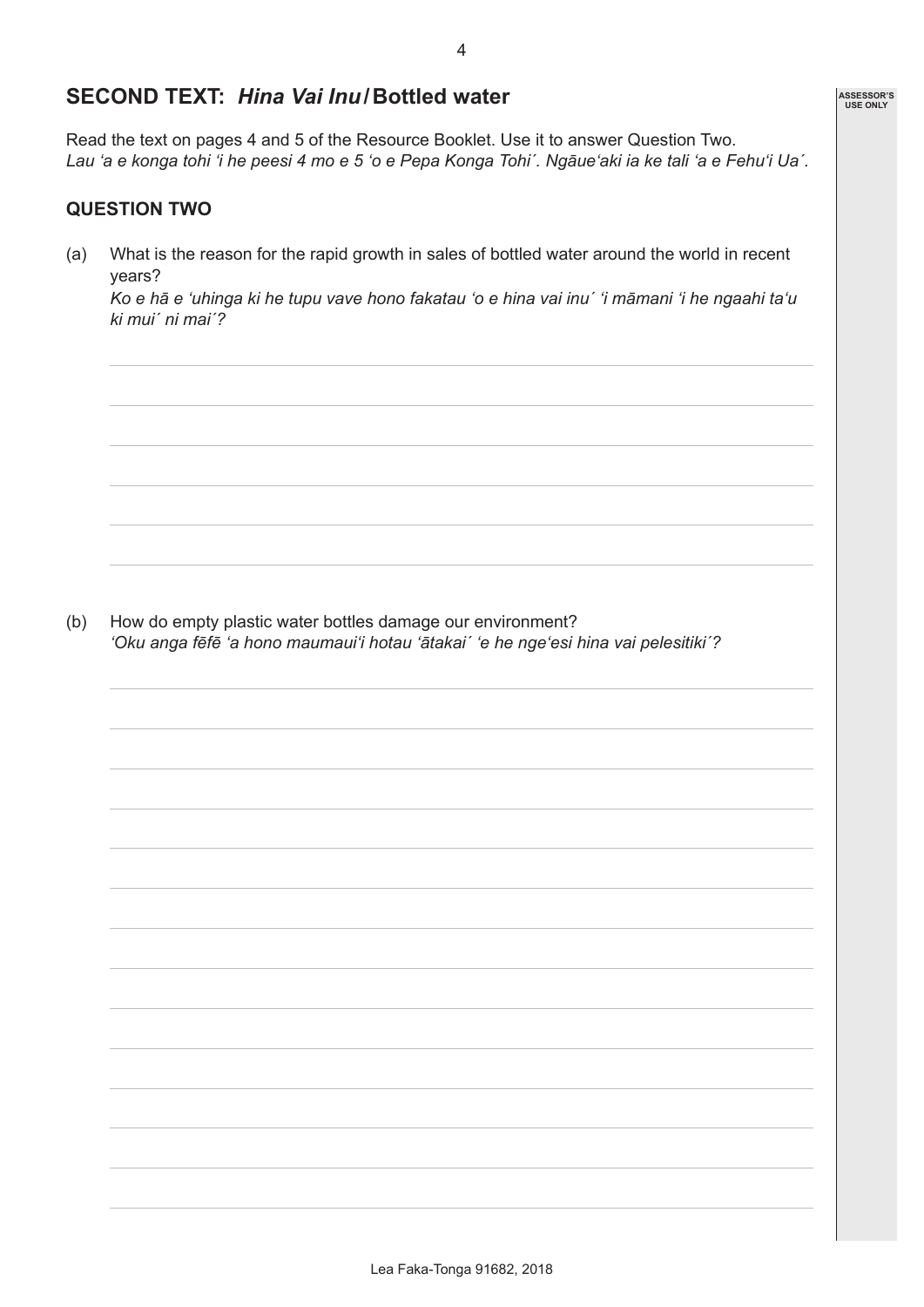| Explain how we can prevent the negative impacts of plastic bottles on our environment.<br>Support your answer with evidence from the text.<br>Fakamatala'i mai pē 'e anga fēfē ha'atau ta'ofi 'a e ola pē nunu'a kovi 'o e hina pelesitiki' 'i<br>hotau 'ātakai'. 'Omai ha fakatātā mei he konga tohi' ke poupou ki ho'o tali'. | <b>ASSESSOR'S</b><br><b>USE ONLY</b> |
|---------------------------------------------------------------------------------------------------------------------------------------------------------------------------------------------------------------------------------------------------------------------------------------------------------------------------------|--------------------------------------|
|                                                                                                                                                                                                                                                                                                                                 |                                      |
|                                                                                                                                                                                                                                                                                                                                 |                                      |
|                                                                                                                                                                                                                                                                                                                                 |                                      |
|                                                                                                                                                                                                                                                                                                                                 |                                      |
|                                                                                                                                                                                                                                                                                                                                 |                                      |
|                                                                                                                                                                                                                                                                                                                                 |                                      |
|                                                                                                                                                                                                                                                                                                                                 |                                      |
|                                                                                                                                                                                                                                                                                                                                 |                                      |
|                                                                                                                                                                                                                                                                                                                                 |                                      |
|                                                                                                                                                                                                                                                                                                                                 |                                      |
|                                                                                                                                                                                                                                                                                                                                 |                                      |
|                                                                                                                                                                                                                                                                                                                                 |                                      |
|                                                                                                                                                                                                                                                                                                                                 |                                      |
|                                                                                                                                                                                                                                                                                                                                 |                                      |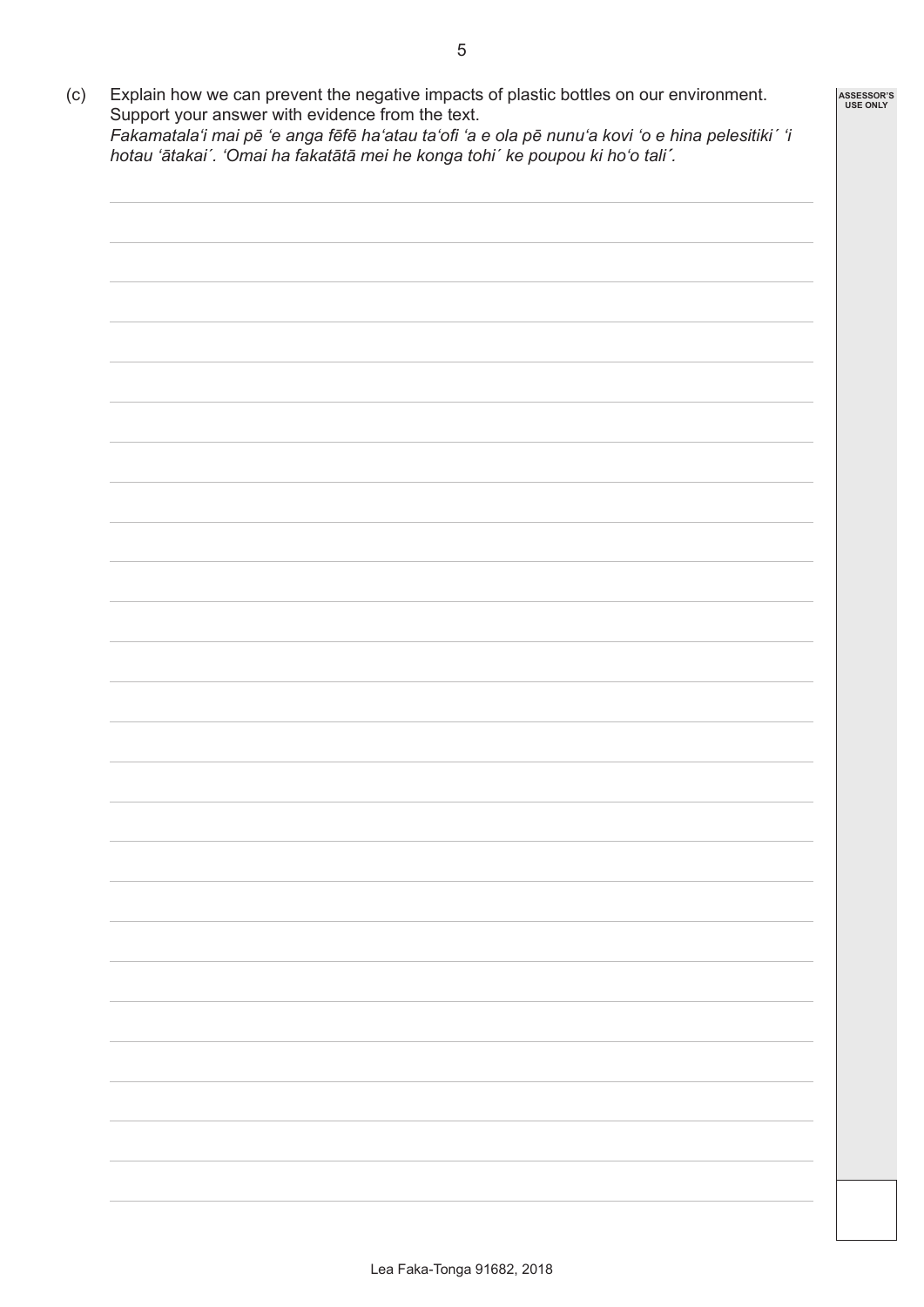# **THIRD TEXT:** *Pōtalanoa* **/Conversation**

Read the text on pages 6 and 7 of the Resource Booklet. Use it to answer Question Three. Remember to support your answers with evidence from the text. *Lau 'a e konga tohi 'i he peesi 6 mo e 7 'o e Pepa Konga Tohiˊ. Ngāue'aki ia ke tali 'a e Fehu'i Toluˊ. Manatu'i ke 'omi ha fakamo'oni mei he konga tohiˊ ke poupou ki ho'o 'ū taliˊ.*

#### **QUESTION THREE**

(a) What are the advantages of living in a multicultural society? Explain and support your answer with evidence from the text.

*Ko e hā 'a e ngaahi lelei 'o e nofo 'i ha sōsaieti 'oku tuifio ai e ngaahi matakali kehekeheˊ? Fakamatala'i mai ho'o taliˊ pea poupou'aki ha fakamo'oni mei he konga tohiˊ.*

(b) Do you believe multiculturalism is a success in New Zealand? Explain your answer and support with evidence from the text. *'Oku ke tui 'oku ngāue lelei 'a e tokolahi 'a e ngaahi matakali kehekehe' 'i Nu'u Silaˊ niˊ? Fakamatala'i ho'o taliˊ pea poupou'aki ha fakamo'oni mei he konga tohiˊ.*

**ASSESSOR'S USE ONLY**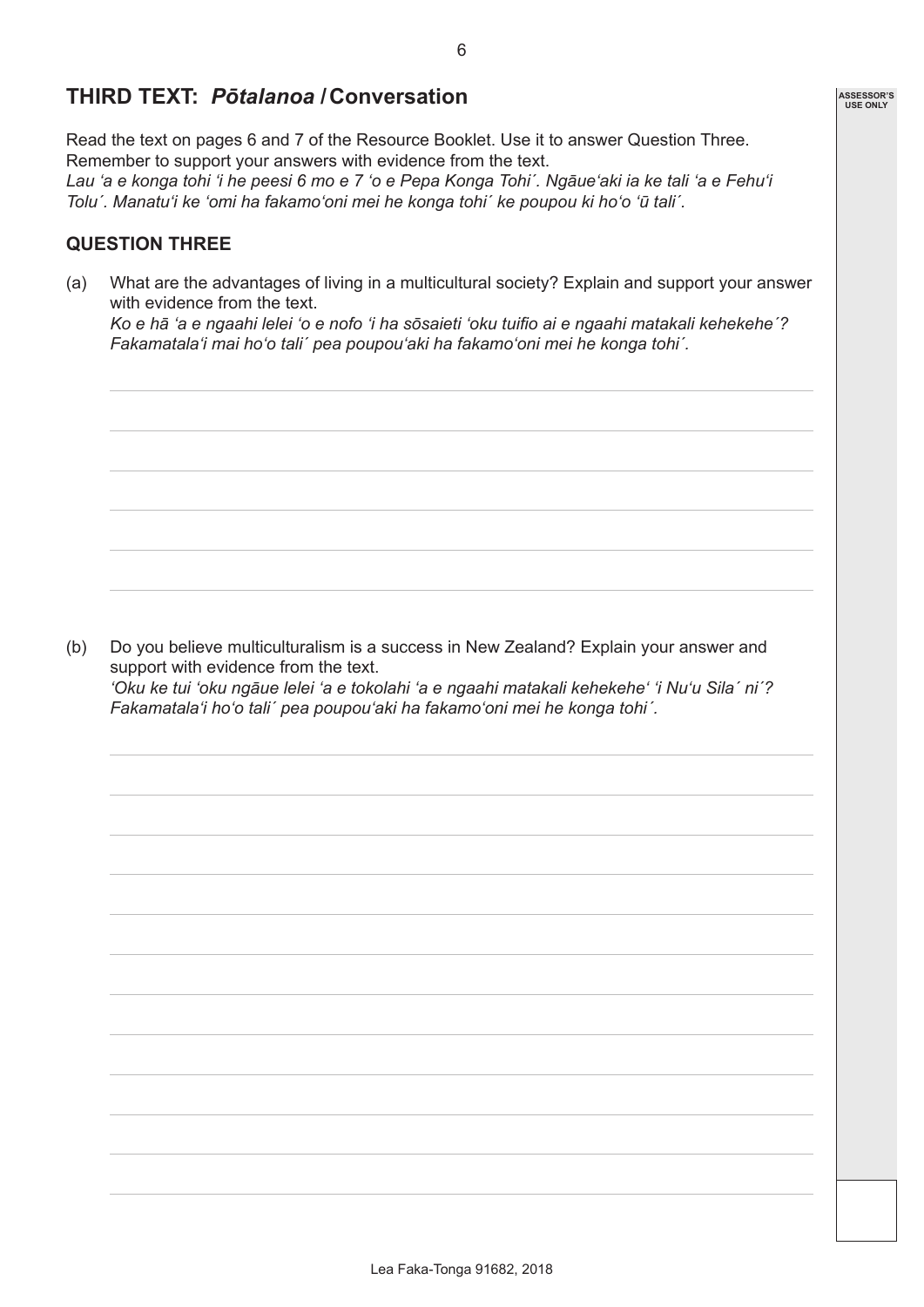| QUESTION<br>NUMBER | Extra space if required.<br>Write the question number(s) if applicable. | ASSESSOR'S<br>USE ONLY |
|--------------------|-------------------------------------------------------------------------|------------------------|
|                    |                                                                         |                        |
|                    |                                                                         |                        |
|                    |                                                                         |                        |
|                    |                                                                         |                        |
|                    |                                                                         |                        |
|                    |                                                                         |                        |
|                    |                                                                         |                        |
|                    |                                                                         |                        |
|                    |                                                                         |                        |
|                    |                                                                         |                        |
|                    |                                                                         |                        |
|                    |                                                                         |                        |
|                    |                                                                         |                        |
|                    |                                                                         |                        |
|                    |                                                                         |                        |
|                    |                                                                         |                        |
|                    |                                                                         |                        |
|                    |                                                                         |                        |
|                    |                                                                         |                        |
|                    |                                                                         |                        |
|                    |                                                                         |                        |
|                    |                                                                         |                        |
|                    |                                                                         |                        |
|                    |                                                                         |                        |
|                    |                                                                         |                        |
|                    |                                                                         |                        |